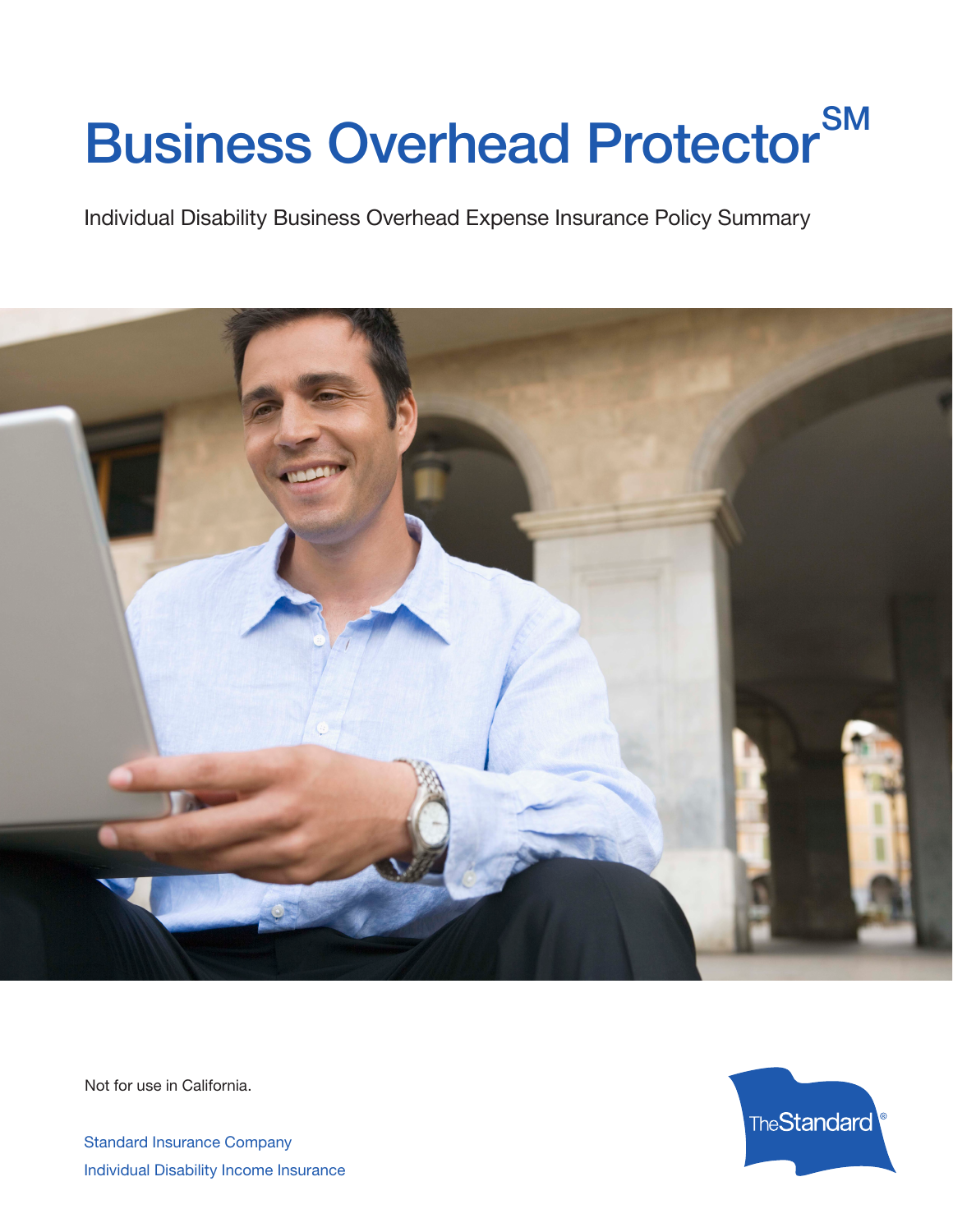# **Summary Of Base Policy Provisions**

# **Policy Renewability And Premiums**

Your coverage is noncancelable and guaranteed renewable to the termination date<sup>1</sup> as long as the premium is paid on time. We cannot change any feature of your policy, including its premium, until the termination date. The policy ends at that time unless you ask that it be continued under the Renewal Option.

# **Renewable For Life (Renewal Option)**

You may ask to continue the policy beyond the termination date if you are: working at least 30 hours per week, responsible for business expenses, and not disabled at the time of your request. Only the total disability benefit will be available and the premium may change. Benefits are limited and are payable for limited periods under the Renewal Option.

#### **Total Disability Benefit**

After the commencement date and during your continuous total disability, we will reimburse your covered business expenses up to the policy maximums. The commencement date is the first day of your disability that you are eligible for benefits. You are totally disabled if, because of your injury or sickness, you are unable to perform the substantial and material duties of your regular occupation (your occupation at the time your disability begins) and you are under the care of a physician.

# **Covered Expenses**

These are your share of business expenses incurred or allocable in your regular occupation on or after the commencement date that are ordinary and necessary in the generation of your business or profession.

#### **Covered Expenses Include:**

- Salaries, fees, wages, benefit payments and employment taxes for employees
- Rent and lease payments for furniture, equipment and premises
- • Utility costs including phone, electricity, heat and water
- Laundry, janitorial and maintenance service costs
- <sup>1</sup> The normal termination date is the policy anniversary on or next following the insured's 65th birthday.
- Property, liability, malpractice and business insurance premiums
- Professional, trade and association dues
- Business property taxes
- The greater of depreciation or principal payments on business loans on business property
- Interest on business debt existing on the day your disability begins
- Legal, accounting and similar business fees

# **Some Expenses Are Not Covered, Such As:**

- Compensation to a family member not employed in your business during the 60-day period prior to your disability
- Bonus, incentive compensation, profit sharing and commission payments
- Cost of sales and inventory
- Travel and entertainment expenses
- Income and excise taxes for you or your business
- Expenses covered by any other insurance contract
- Expenses of any capital equipment purchased after the date of your disability

For certain risks, compensation paid to someone hired to perform your duties is not a covered expense. Not all covered or non-covered expenses are listed.

#### **Benefit And Expense Carry‑Forward Feature**

While you remain continuously disabled, unused benefits and unreimbursed expenses may carry forward to future months of continuous disability (subject to policy limits).

This allows for reimbursement in future months of unreimbursed expenses that were incurred in earlier months (but after the commencement date), as long as the total benefit amount and maximum benefit period limits have not been reached. See the Limitations on Reimbursement of Expenses section of this policy summary.

#### **Partial Disability Benefit**

After the commencement date and during your continuous partial disability, we will reimburse 50 percent of your covered business expenses (up to the policy maximums) for up to six months. You are partially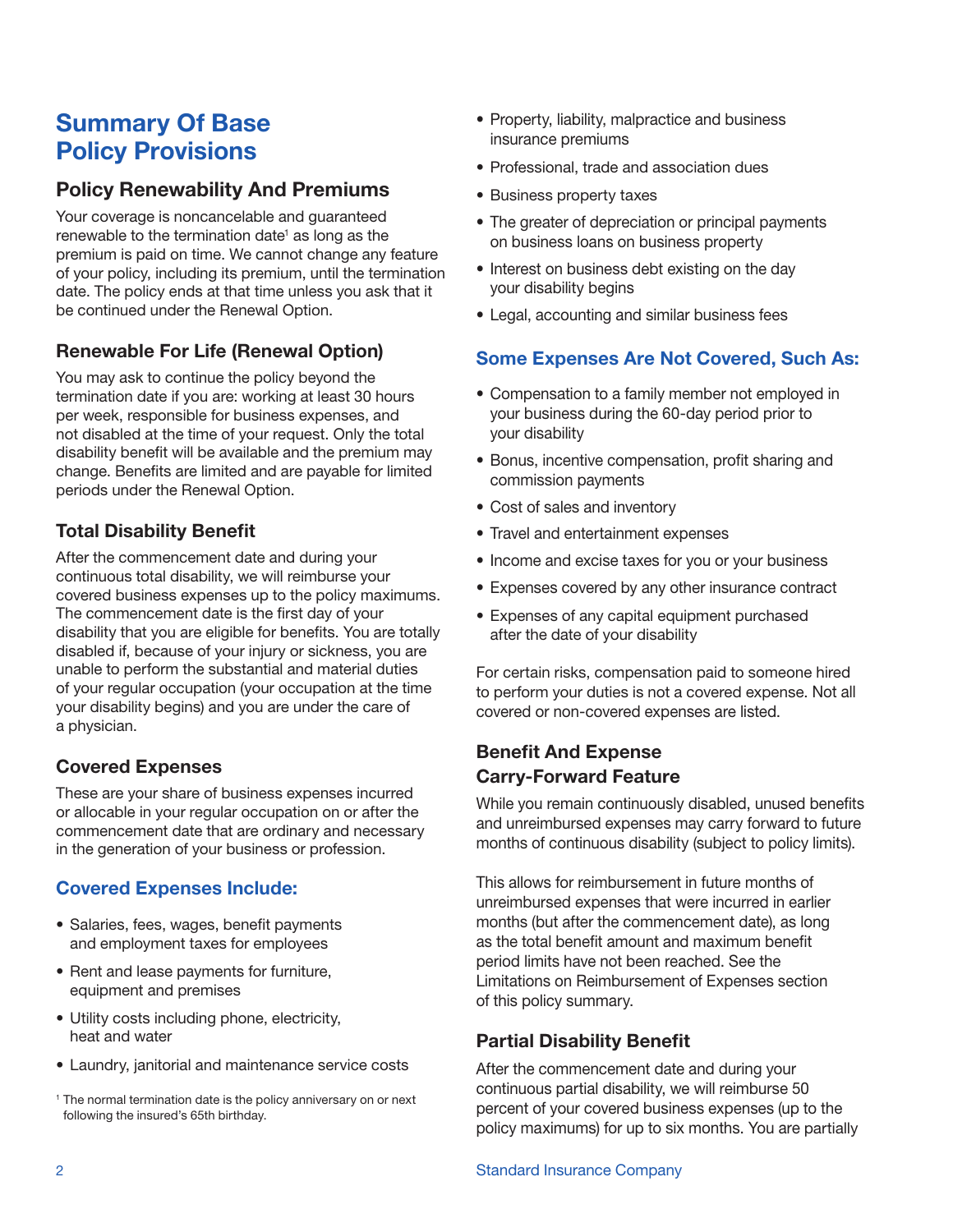disabled if, because of your injury or sickness, you are able to do some, but not all, of the substantial and material duties of your regular occupation; or you are able to do all of these duties, but for no more than 50 percent of the time you normally spent on such duties immediately prior to your injury or sickness. You must be under the care of a physician and you may not be totally disabled. The Residual Disability Benefit Rider is also available to provide additional benefits based on loss-of-business income. (However, we will not pay both benefits for the same period of disability.)

# **Choice Of Maximum Benefit Amount And Commencement Date**

Subject to our underwriting requirements, you may choose the policy Base Amount and benefit multipliers (12, 18, or 24) to determine your maximum benefit. You may also choose a commencement date of the 31st, 61st or 91st day of continuous disability.

# **Recurrent Periods Of Disability**

If you recover and then become disabled from the same cause or causes within six months of a prior disability, it is a continuation of the prior disability.

## **Conversion Option**

If your needs change, after two years from the effective date and before your 60th birthday, you may request conversion of this policy to an individual disability income policy. You cannot be disabled at the time of the request nor for six months prior. Certain limitations will apply to the new policy. (Optional riders cannot be converted to the new policy.)

#### **Waiver Of Premium Benefit**

After the commencement date and during your continuous disability, we will waive premiums due, and we will refund any premiums due and paid since your disability began.

#### **Presumptive Total Disability Benefit**

If you permanently lose your hearing in both ears, speech, sight in both eyes, or the use of two limbs, we will pay the total disability benefit, beginning with the day of loss.

#### **Survivors Benefit**

If you die while receiving total disability benefits, we will pay the owner or the owner's estate up to three times the base amount, but not more than any remaining maximum benefit. This benefit is not available in some states.

# **Cosmetic Or Transplant Surgery Benefit**

We will consider you as totally disabled if, more than six months after the policy is effective, you become totally disabled due to cosmetic or transplant surgery.

# **Cash Or Accrual Method Available While Disabled**

The cash or accrual accounting method, whichever you are using in your business when you become disabled, will be used to determine your covered business expenses.

## **Limitations On Reimbursement Of Expenses Benefit**

Payments are subject to the policy Benefit Limit and Maximum Benefit Period provisions, and other policy terms and limitations.

- Benefit Limit: The total amount that we have paid for any period of continuous disability at any time cannot be more than the policy base amount times the number of months since the commencement date, or the maximum benefit, if less.
- Maximum Benefit Periods<sup>2</sup>: If benefits begin on or before age 63, we will not pay beyond age 65. If they begin after age 63 but before age 65 we will not pay for more than 24 months. If the Renewal Option is selected and benefits begin after age 65 but before age 75 we will not pay for more than 24 months. For benefits starting after age 75 (if the Renewal Option is selected), benefits will not be paid for more than 12 months.

# **Summary Of Policy Provisions On Maximum Benefit Periods And Exclusions From Coverage**

# **Exclusions From Coverage**

We will not pay benefits for the first 90 days of disability due to pregnancy or childbirth or for disability due to war. We will also not pay benefits for a pre-existing condition unless it is disclosed on your application and it is not specifically excluded. A pre-existing condition is any mental or physical condition for which you have consulted a physician, received medical treatment or

<sup>2</sup> References to Ages 63, 65 and 75 mean the policy anniversary on or next following the insured's 63rd, 65th or 75th birthday, respectively.